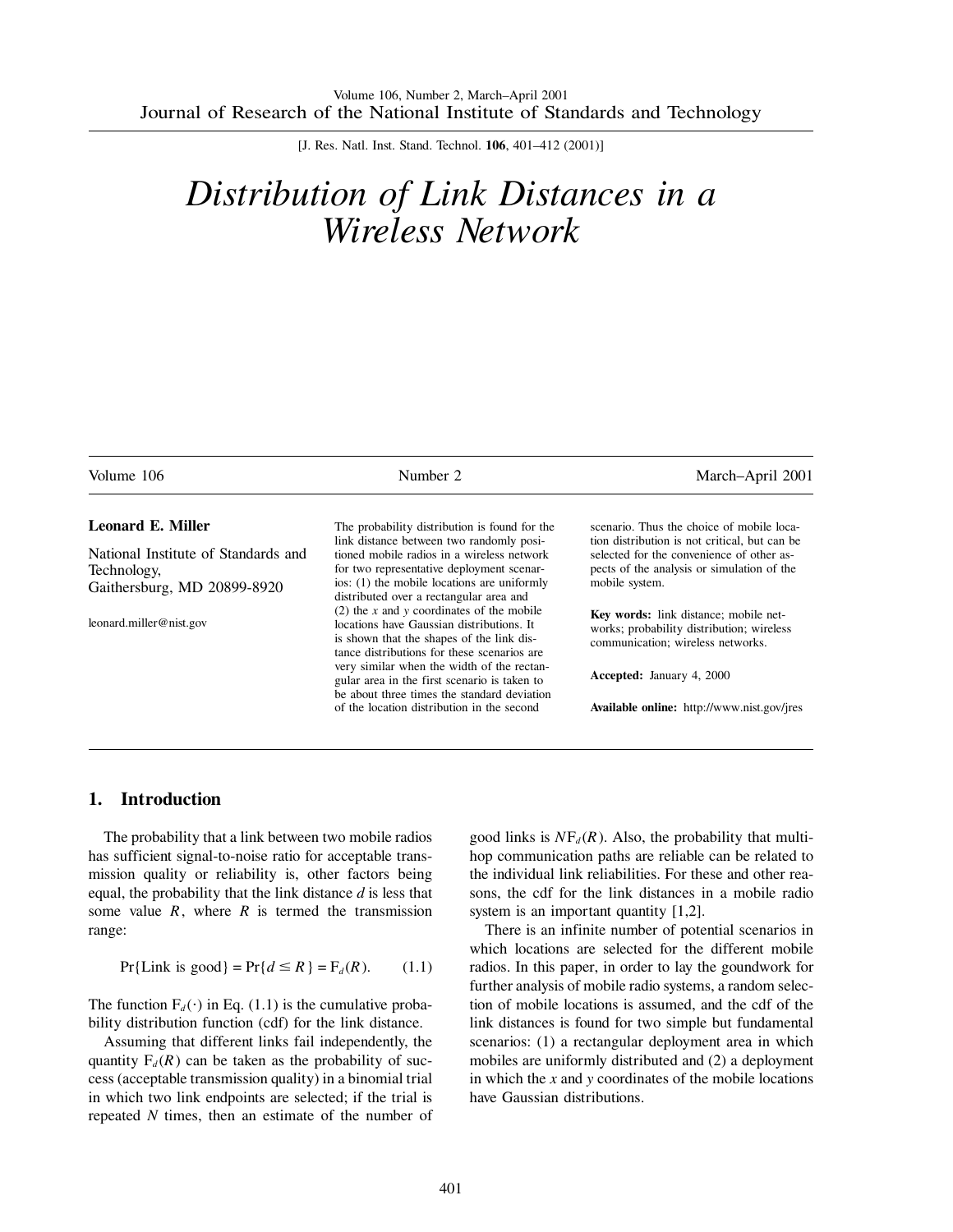# **2. Uniform Distribution of Link Distances in a Rectangular Area**

## **2.1 Assumptions and Formulation of the Derivation**

Let the positions of the mobile users (referred to as "mobiles") be distributed randomly in a rectangular area with dimensions  $D_1$  and  $D_2$ , as illustrated in Fig. 1, in which we have assumed  $D_1 \leq D_2$  without loss of generality. The  $x_i$  and  $y_i$  coordinates of mobile  $i$  have the uniform distributions given by the probability density functions (pdfs)  $p_x(\alpha)$  and  $p_y(\beta)$ , respectively, where

$$
p_x(\alpha) = \begin{cases} \frac{1}{D_1}, & |\alpha| \le \frac{1}{2} D_1 \\ 0, & \text{otherwise} \end{cases}
$$
 (2.1a)

$$
p_{y}(\beta) = \begin{cases} \frac{1}{D_2}, & |\beta| \le \frac{1}{2}D_2 \\ 0, & \text{otherwise} \end{cases}
$$
 (2.1b)

We assume that the *x* and *y* positions of any two mobiles are selected independently.



**Fig. 1.** Rectangular area for uniform distribution of mobile locations.

The link distance between mobiles *i* and *j* is defined as

$$
d_{ij} \stackrel{\triangle}{=} \sqrt{(x_i - x_j)^2 + (y_i - y_j)^2} = \sqrt{(\Delta x)^2 + (\Delta y)^2} \tag{2.2}
$$

where, as illustrated generically in Fig. 2, the differences  $\Delta x = x_i - x_j$  and  $\Delta y = y_i - y_j$  are independent and have the pdfs given by

$$
p_{\Delta x}(\alpha) = \begin{cases} \frac{D_1 - |\alpha|}{D_1^2}, & |\alpha| \le D_1 \\ 0, & \text{otherwise} \end{cases}
$$
 (2.3a)

and

$$
p_{\Delta y}(\beta) = \begin{cases} \frac{D_2 - |\beta|}{D_2^2}, & |\beta| \le D_2 \\ 0, & \text{otherwise} \end{cases}
$$
 (2.3b)

and where the absolute values of the differences  $|\Delta x| = |x_i - x_j|$  and  $|\Delta y| = |y_i - y_j|$  are independent and have the pdfs given by

$$
p_{\text{lat}}(\alpha) = \begin{cases} \frac{2(D_1 - \alpha)}{D_1^2}, & 0 \le \alpha \le D_1 \\ 0, & \text{otherwise} \end{cases}
$$
 (2.4a)

and

$$
p_{\text{IAy}}(\beta) = \begin{cases} \frac{2(D_2 - \beta)}{D_2^2}, & 0 \le \beta \le D_2 \\ 0, & \text{otherwise} \end{cases}
$$
 (2.4b)

The cumulative probability distribution function for the distance between two mobiles therefore is formulated as

$$
F_d(\gamma) = Pr\{d_{ij} \le \gamma\} = Pr\{\sqrt{(x_i - x_j)^2 + (y_i - y_j)^2} \le \gamma\}
$$
  

$$
= Pr\{\sqrt{(\Delta x)^2 + (\Delta y)^2} \le \gamma\} = Pr\{\sqrt{(\Delta x)^2 + (\Delta y)^2} \le \gamma\}
$$
  

$$
= \iint d\alpha \ d\beta \ p_{|\Delta x|, |\Delta y|}(\alpha, \beta) \qquad (2.5a)
$$
  

$$
(\alpha, \beta) \in A
$$

$$
= 1 - \iint\limits_{(\alpha, \beta) \in A} d\alpha \, d\beta \, p_{\text{|\Delta x|, |\Delta y|}}(\alpha, \beta) \tag{2.5b}
$$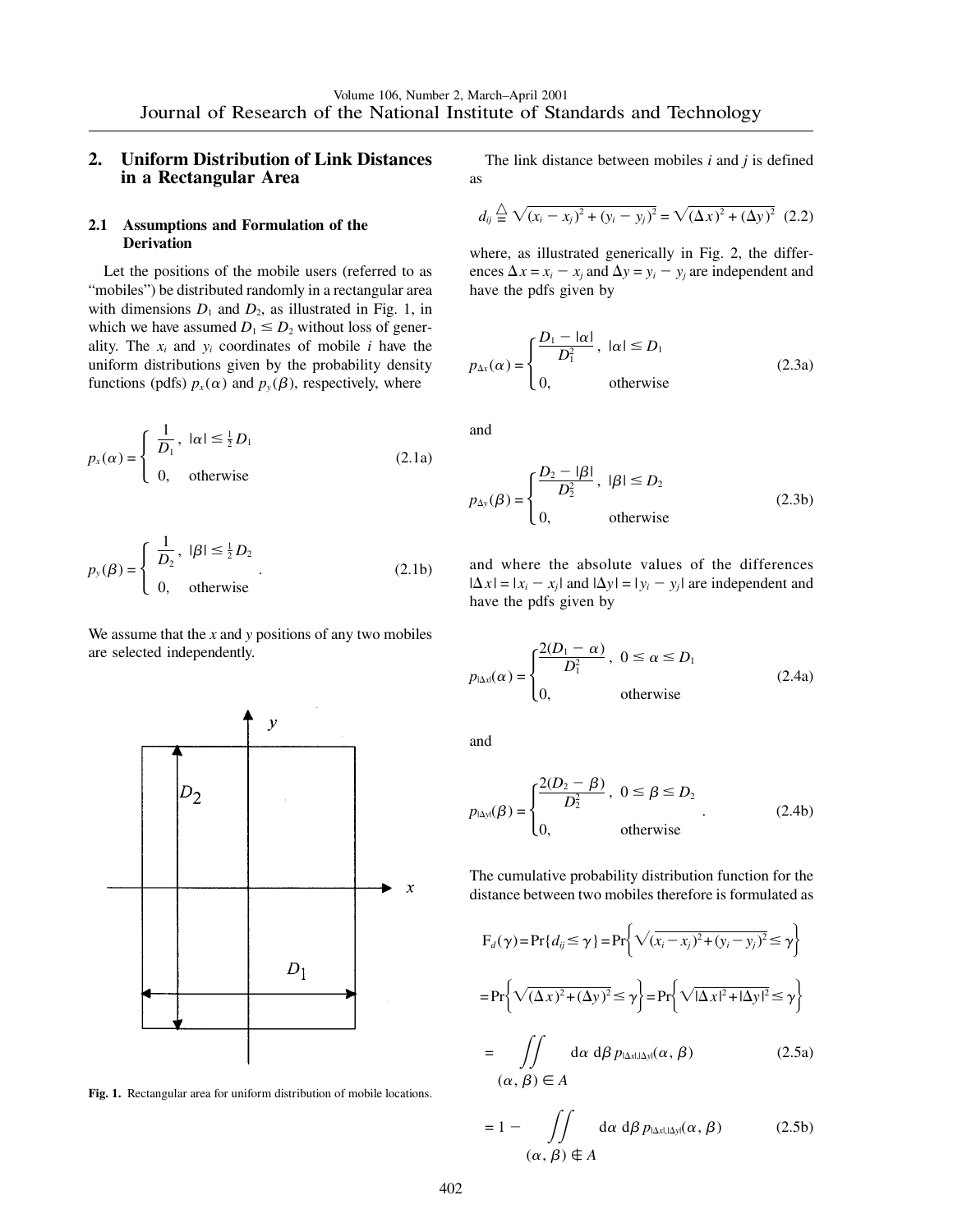

**Fig. 2.** Pdfs for location, difference, and absolute value of difference.

where  $p_{|\Delta x|, |\Delta y|}(\alpha, \beta) = p_{|\Delta x|}(\alpha) p_{|\Delta y|}(\beta)$  denotes the joint pdf of the absolute values of the *x* and *y* differences and *A* denotes the domain of integration, illustrated in Fig. 3, such that  $\sqrt{\alpha^2 + \beta^2} \le \gamma$  while both  $0 \le \alpha \le D_1$  and  $0 \le \beta \le D_2$ , or  $0 \le \alpha \le \min\{D_1, \gamma\}$  and  $0 \le \beta \le \min\{D_2, \sqrt{\gamma^2 - \alpha^2}\}\.$  Using the pdfs of Eqs. (2.4a) and (2.4b), Eq. (2.5a) becomes

$$
F_d(\gamma) = \int_0^{\min\{D_1, \gamma\}} d\alpha
$$

$$
\int_0^{\min\{D_2, \sqrt{\gamma^2 - \alpha^2}\}} d\beta \frac{4}{D_1 D_2} \left(1 - \frac{\alpha}{D_1}\right) \left(1 - \frac{\beta}{D_2}\right) (2.6a)
$$

$$
=4\int_0^{\min\{1,\,\gamma/D_1\}}\mathrm{d}u(1-u)\int_0^{\min\{1,\sqrt{\gamma^2-D_1^2u^2/D_2}\}}\mathrm{d}v(1-v)\tag{2.6b}
$$

$$
=4\int_0^{\min\{1,\xi\}}\mathrm{d}u(1-u)\int_0^{\min\{1,\zeta\sqrt{\xi^2-u^2}\}}\mathrm{d}\nu(1-\nu)\tag{2.6c}
$$

in which we define the normalized variable  $\xi \stackrel{\triangle}{=} \gamma/D_1$ and the area shape parameter  $\zeta \stackrel{\triangle}{=} D_1/D_2 \leq 1$ . The evaluation of this double integral is facilitated by considering different intervals for the value of  $\gamma$ . For  $\gamma < 0$ , of course, the integral equals zero. For  $\gamma > \sqrt{D_1^2 + D_2^2}$ , the double integral equals one. Similarly, Eq. (2.5b) becomes

$$
F_d(\gamma) = 1 - \int_{L_1}^{D_1} d\alpha \int_{L_2(\alpha)}^{D_2} d\beta \frac{4}{D_1 D_2} \left(1 - \frac{\alpha}{D_1}\right) \left(1 - \frac{\beta}{D_2}\right)
$$
(2.7a)

$$
= 1 - 4 \int_{L'_1}^1 du (1 - u) \int_{L'_2(u)}^1 dv (1 - v) \qquad (2.7b)
$$

with the lower limits

$$
L_{1} = \begin{cases} 0, & 0 < \gamma \leq D_{2} \\ \sqrt{\gamma^{2} - D_{2}^{2}}, & D_{2} < \gamma \leq \sqrt{D_{1}^{2} + D_{2}^{2}} \end{cases}
$$
  
\n
$$
L'_{1} = \begin{cases} 0, & 0 < \xi \leq \zeta^{-1} \\ \sqrt{\xi^{2} - \zeta^{-2}}, & \zeta^{-1} < \xi \leq \sqrt{1 + \zeta^{-2}} \end{cases}
$$
 (2.7c)  
\n
$$
\begin{cases} 0, & 0 < \gamma \leq D_{1} \text{ and } \alpha > \gamma \end{cases}
$$

$$
L_2 = \begin{cases} 0, & 0 < \gamma \le D_1 \text{ and } \alpha > \gamma \\ \sqrt{\gamma^2 - \alpha^2}, & D_1 < \gamma \le \sqrt{D_1^2 + D_2^2} \end{cases}
$$

$$
L'_{2} = \begin{cases} 0, & 0 < \xi \le 1 \text{ and } u > \xi \\ \zeta \sqrt{\xi^2 - u^2}, & 1 < \xi \le \sqrt{1 + \zeta^{-2}} \end{cases}
$$
 (2.7d)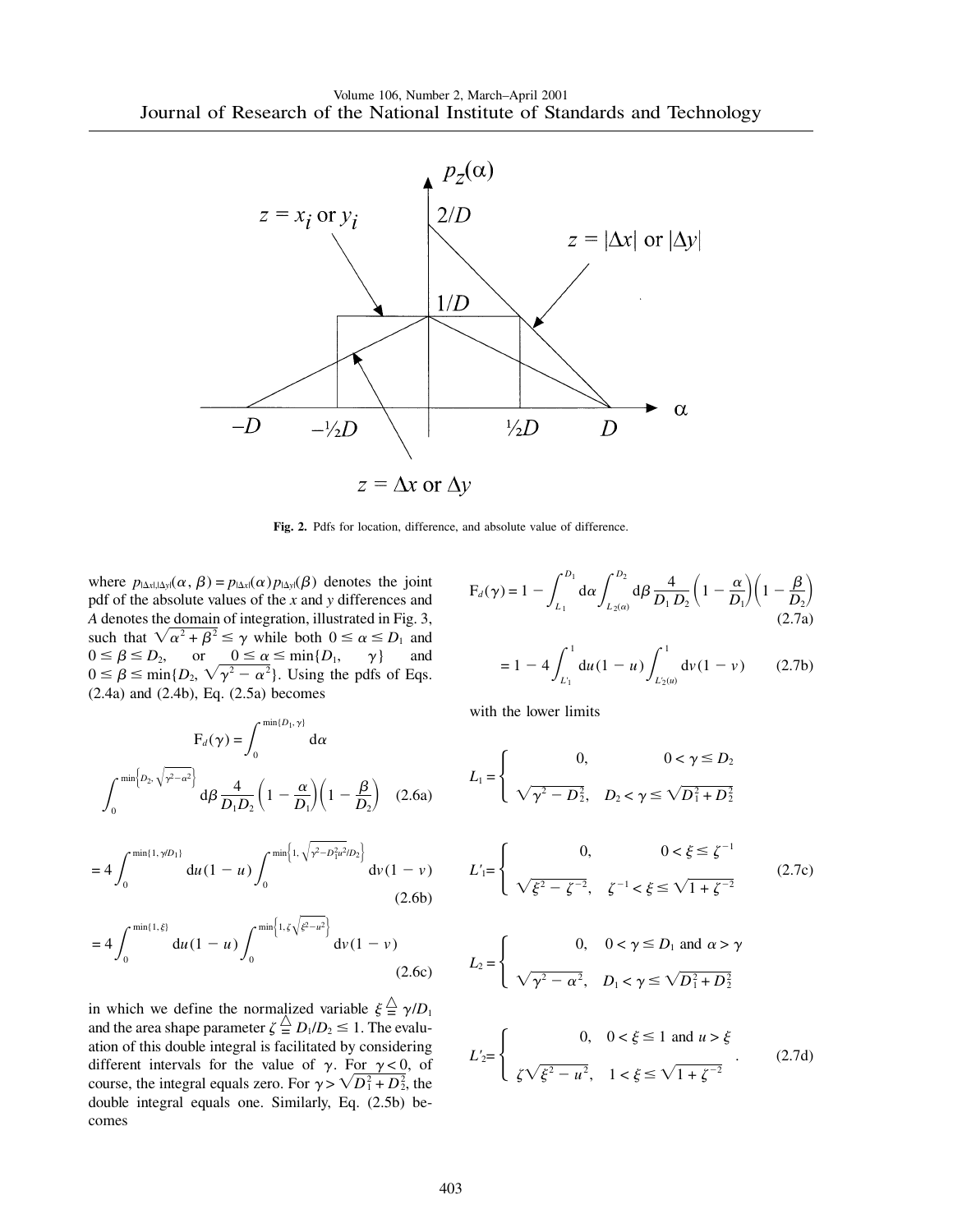

**Fig. 3.** Domain of integration for the pdf.

#### **2.2 Representative Results for the cdf**

In Appendix A, it is shown that the cdf for the link distance between two mobiles that are randomly positioned in a rectangular area is given by Eq. (2.8). For a square area with  $D_1 = D_2 = D$ , or  $\zeta = 1$ , the cdf reduces to Eq. (2.9).

$$
F_d(\gamma = \xi D_1) = \begin{cases} 0, & \xi < 0 \\ \frac{2}{3}\zeta\sqrt{\xi^2 - 1} (2\xi^2 + 1) - \frac{1}{6}\zeta(8\xi^3 + 6\zeta\xi^2 - \zeta) \\ + 2\zeta\xi^2 \sin^{-1}(1/\xi), & 1 \le \xi < \zeta^{-1} \\ \frac{2}{3}\zeta\sqrt{\xi^2 - 1} (2\xi^2 + 1) - \frac{1}{2}\zeta^2(\xi^4 + 2\xi^2 - \frac{1}{3}) \\ + \frac{2}{3}\sqrt{\xi^2 - \zeta^{-2}} (2\zeta^2\xi^2 + 1) + \frac{1}{6}\zeta^{-2} - \xi^2 \\ + 2\zeta\xi^2 \{\sin^{-1}(1/\xi) - \cos^{-1}(1/\zeta\xi)\}, & \zeta^{-1} \le \xi < \sqrt{1 + \zeta^{-2}} \\ 1, & \sqrt{1 + \zeta^{-2}} \le \xi \end{cases}
$$
(2.8)

$$
F_d(\gamma = \xi D) = \begin{cases} 0, & \xi < 0 \\ \xi^2(\frac{1}{2}\xi^2 - \frac{8}{3}\xi + \pi), & 0 \le \xi < 1 \\ \frac{4}{3}\sqrt{\xi^2 - 1}(2\xi^2 + 1) - (\frac{1}{2}\xi^4 + 2\xi^2 - \frac{1}{3}) \\ + 2\xi^2[\sin^{-1}(1/\xi) - \cos^{-1}(1/\xi)], & 1 \le \xi < \sqrt{2} \\ 1, & \sqrt{2} \le \xi \end{cases}
$$
(2.9)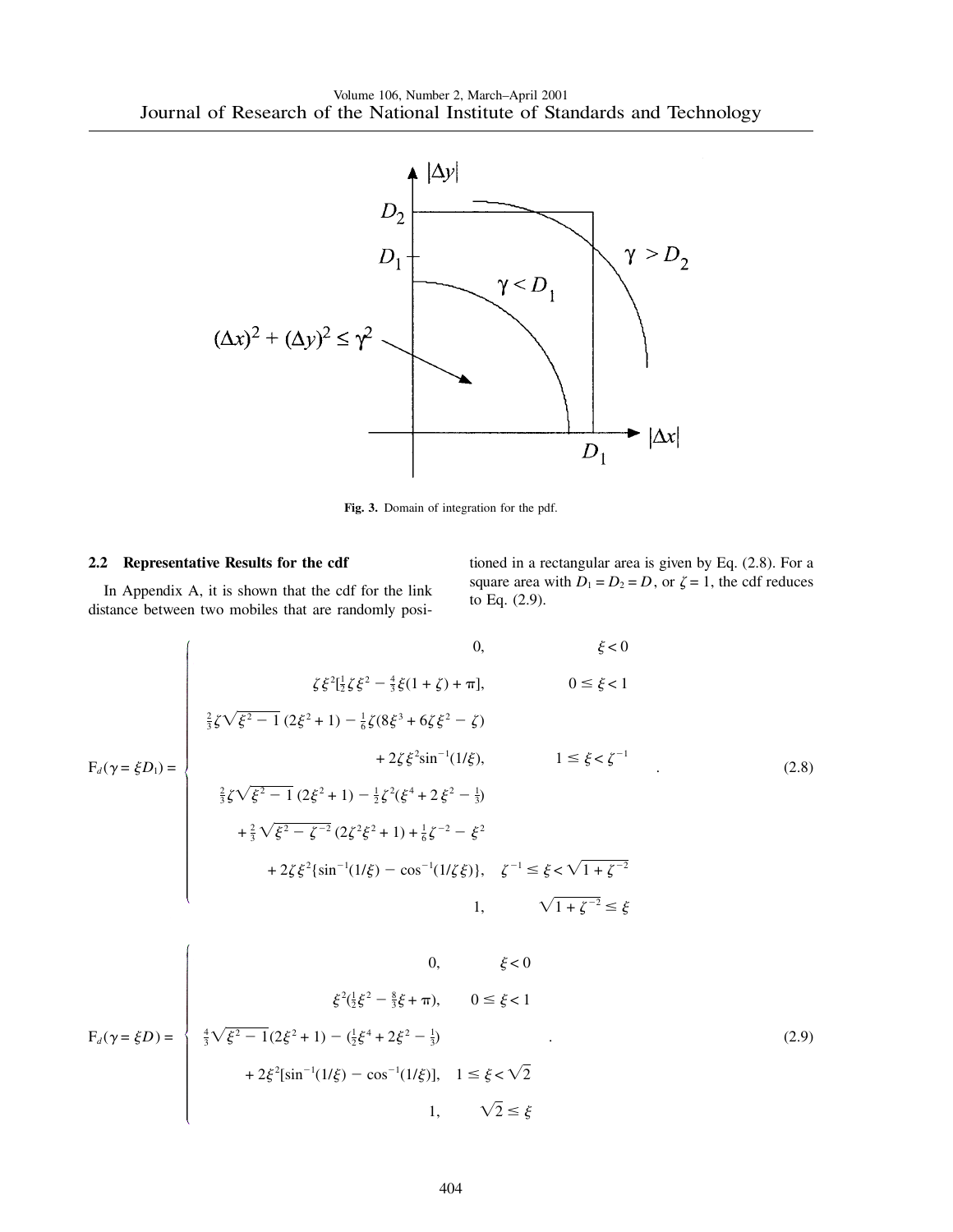Example plots of Eqs. (2.8) and (2.9) are shown in Fig. 4. For example, note from Fig. 4 that the median link distance (the value of  $\gamma$  for which the cdf equals 0.5) is approximately  $\gamma = d_{\text{med}} \approx \frac{1}{2} D$  for the case of  $\zeta = 1$ . In fact, solving  $F_d(\xi) = 0.5$  numerically for  $\zeta = 1$  yields  $\xi_{\text{med}} = 0.5120$ . Additional median values for this distribution are given in Table 1 for different values of  $\zeta$ .

## **2.3 The pdf and Mode for the Link Distance in a Rectangular Area**

The probability density function  $p_d(\gamma = \xi D_1)$  for the link distance in a rectangular area is found by differentiating the cdf in Eq. (2.8) to obtain Eq. (2.10). For the special case of  $D_1 = D_2 = D$  or  $\zeta = 1$ , Eq. (2.10) becomes Eq. (2.11). Example plots of these functions are shown in Fig. 5.





$$
p_d(\gamma = \xi D_1) = \frac{1}{D_1} \begin{cases} \zeta \xi [2\zeta \xi^2 - 4\xi (1 + \zeta) + 2\pi], & 0 \le \xi < 1 \\ 4\zeta \xi \sqrt{\xi^2 - 1} - 2\zeta \xi (2\xi + \zeta) \\ + 4\zeta \xi \sin^{-1}(1/\xi), & 1 \le \xi < \zeta^{-1} \\ 4\zeta \xi \sqrt{\xi^2 - 1} + 4\zeta^2 \xi \sqrt{\xi^2 - \zeta^{-2}} \\ - 2\xi (\zeta^2 \xi^2 + 1 + \zeta^2) \\ + 4\zeta \xi \{\sin^{-1}(1/\xi) - \cos^{-1}(1/\zeta \xi)\}, & \zeta^{-1} \le \xi < \sqrt{1 + \zeta^{-2}} \\ 0, & \text{otherwise} \end{cases}
$$
(2.10)

$$
p_d(\gamma = \xi D) = \frac{1}{D} \begin{cases} 2\xi(\xi^2 - 4\xi + \pi), & 0 \le \xi < 1 \\ 8\xi\sqrt{\xi^2 - 1} - 2\xi(\xi^2 + 2) \\ + 4\xi\{\sin^{-1}(1/\xi) - \cos^{-1}(1/\xi)\}, & 1 \le \xi < \sqrt{2} \\ 0, & \text{otherwise} \end{cases}
$$
(2.11)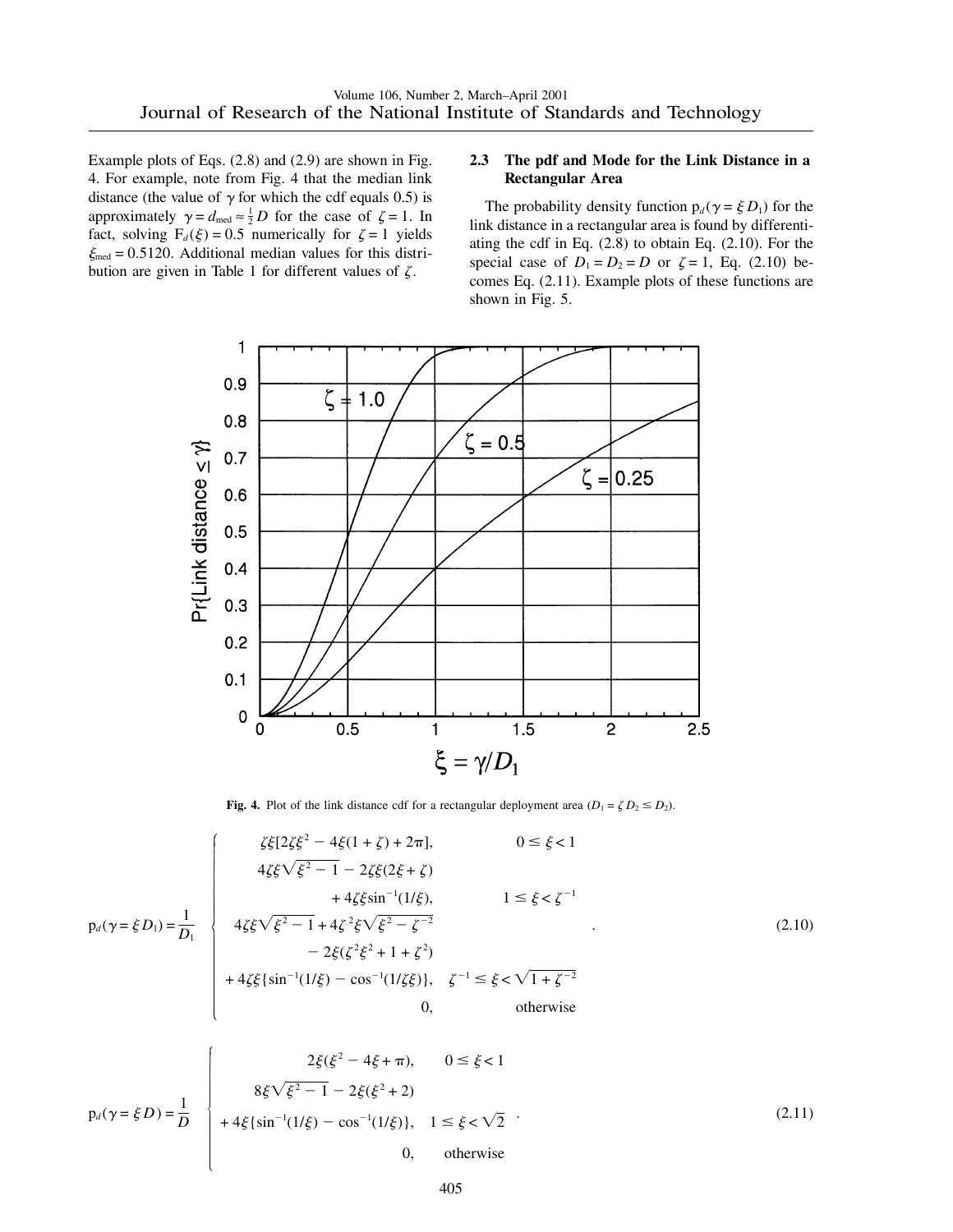

**Fig. 5.** Plot of the link distance pdf for a rectangular deployment area  $(D_1 = \zeta D_2 \leq D_2)$ .

**Table 1.** Median values of link distances for a  $D_1 \times D_2$  rectangular area, normalized by  $D_1 < D_2$ 

|                           | <b>Table 2.</b> Mode of the link distances for a $D_1 \times D_2$ rectangular area, |  |  |
|---------------------------|-------------------------------------------------------------------------------------|--|--|
| normalized by $D_1 < D_2$ |                                                                                     |  |  |

| $\zeta = D_1/D_2$ | $\xi_{\text{med}} = \gamma_{\text{med}} / D_1$ | $\zeta = D_1/D_2$ | $\xi_{\rm mode} = \frac{\gamma_{\rm mode}}{4}$<br>$D_1$ |  |
|-------------------|------------------------------------------------|-------------------|---------------------------------------------------------|--|
| 1.00              | 0.5120                                         |                   |                                                         |  |
| 0.95              | 0.5254                                         | 1.00              | 0.4786                                                  |  |
| 0.90              | 0.5401                                         | 0.95              | 0.4908                                                  |  |
| 0.85              | 0.5563                                         | 0.90              | 0.5034                                                  |  |
| 0.80              | 0.5743                                         | 0.85              | 0.5165                                                  |  |
| 0.75              | 0.5943                                         | 0.80              | 0.5299                                                  |  |
| 0.70              | 0.6170                                         | 0.75              | 0.5439                                                  |  |
| 0.65              | 0.6428                                         | 0.70              | 0.5582                                                  |  |
| 0.60              | 0.6725                                         | 0.65              | 0.5730                                                  |  |
| 0.55              | 0.7072                                         | 0.60              | 0.5882                                                  |  |
| 0.50              | 0.7486                                         | 0.55              | 0.6037                                                  |  |
| 0.45              | 0.7990                                         | 0.50              | 0.6196                                                  |  |
| 0.40              | 0.8625                                         | 0.45              | 0.6357                                                  |  |
| 0.35              | 0.9465                                         | 0.40              | 0.6521                                                  |  |
| 0.30              | 1.0666                                         | 0.35              | 0.6687                                                  |  |
| 0.25              | 1.2453                                         | 0.30              | 0.6855                                                  |  |
|                   |                                                | 0.25              | 0.7023                                                  |  |
|                   |                                                |                   |                                                         |  |

From differentiation of the pdf and solving the resulting quadratic equation, the mode of the distribution is found to be

$$
\xi_{\text{mode}} = \frac{\gamma_{\text{mode}}}{D_1} = \frac{2(1+\zeta)}{3\zeta} - \sqrt{\frac{4(1+\zeta)^2}{9\zeta^2} - \frac{\pi}{3\zeta}}. \quad (2.12)
$$

Example values of the mode for different values of  $\zeta$  are given in Table 2. The mode values in Table 2 are

smaller than the median values in Table 1, indicating a significant amount of skew in the distribution, which can be observed in the pdf plots in Fig. 5.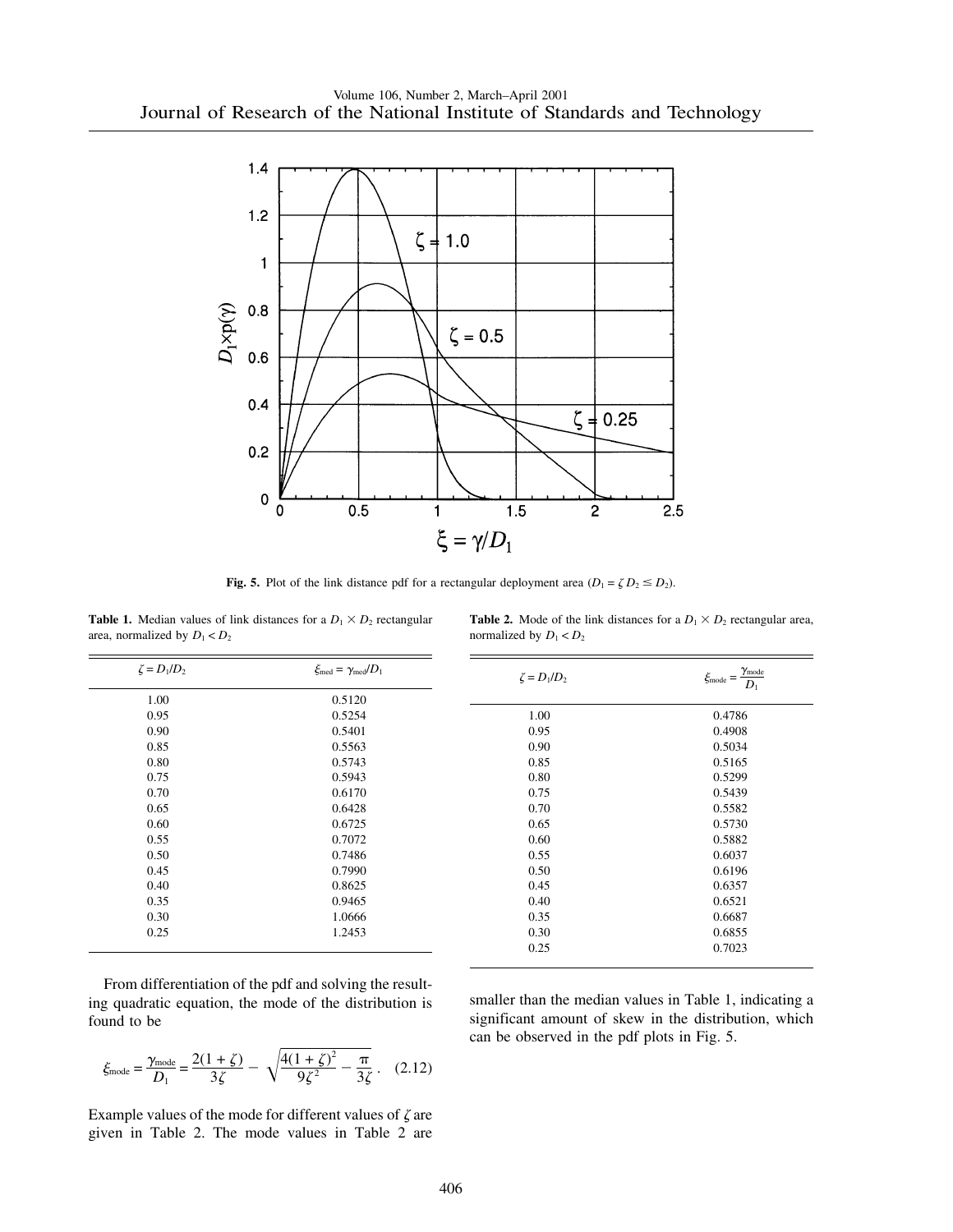## **3. Distribution of Link Distances for Gaussian-Distributed Coordinates**

## **3.1 Derivation of the Link Distance pdf and cdf for Gaussian-Distributed Locations**

Instead of assuming that the mobiles are randomly located in a rectangular area, we now assume that the *x* and *y* coordinates of the mobile locations have Gaussian distributions. That is, we assume that the pdfs of the *x* and *y* coordinates are independent and have the following pdfs:

$$
p_x(\alpha) = \frac{1}{\sigma_1 \sqrt{2\pi}} e^{-\alpha^2/2\sigma_1^2}, \quad -\infty < \alpha < \infty \tag{3.1a}
$$

and

$$
p_{y}(\beta) = \frac{1}{\sigma_2 \sqrt{2\pi}} e^{-\beta^2/2\sigma_2^2}, \quad -\infty < \beta < \infty \quad (3.1b)
$$

where  $\sigma_1$  and  $\sigma_2$  are, respectively, the standard deviations of the *x* and *y* coordinates. Without loss of generality, we assume that  $\sigma_1 = \lambda \sigma_2$ , where  $\lambda$  is an area shape parameter, with  $\lambda \leq 1$ . The joint pdf of the coordinates is given by

$$
p_{x,y}(\alpha,\beta) = \frac{1}{2\pi\sigma_1\sigma_2} \exp\bigg\{-\frac{1}{2}\bigg[\bigg(\frac{\alpha}{\sigma_1}\bigg)^2 + \bigg(\frac{\beta}{\sigma_2}\bigg)^2\bigg]\bigg\}. \tag{3.2a}
$$

Note that the joint pdf in Eq. (3.2a) is the special case of the bivariate Gaussian pdf with uncorrelated random variables (RVs); the more general case of correlated Gaussian coordinates can be treated by using a simple transformation of the coordinate system. As illustrated in Fig. 6, the elliptical area defined by the equation

$$
\left(\frac{\alpha}{\sigma_1}\right)^2 + \left(\frac{\beta}{\sigma_2}\right)^2 = k^2
$$
 (3.2b)

contains 100 (1  $-e^{-k^2/2}$ ) percent of the mobile positions, or about 39 % of the mobile positions when  $k = 1, 86 \%$ when  $k = 2$ , and 99 % when  $k = 3$ . The elliptical area containing nearly all the positions corresponds to the rectangular area shown in Fig. 1, so that the Gaussiancoordinate model can easily be related to the uniformly



**Fig. 6.** Elliptical areas associated Gaussian mobile coordinates.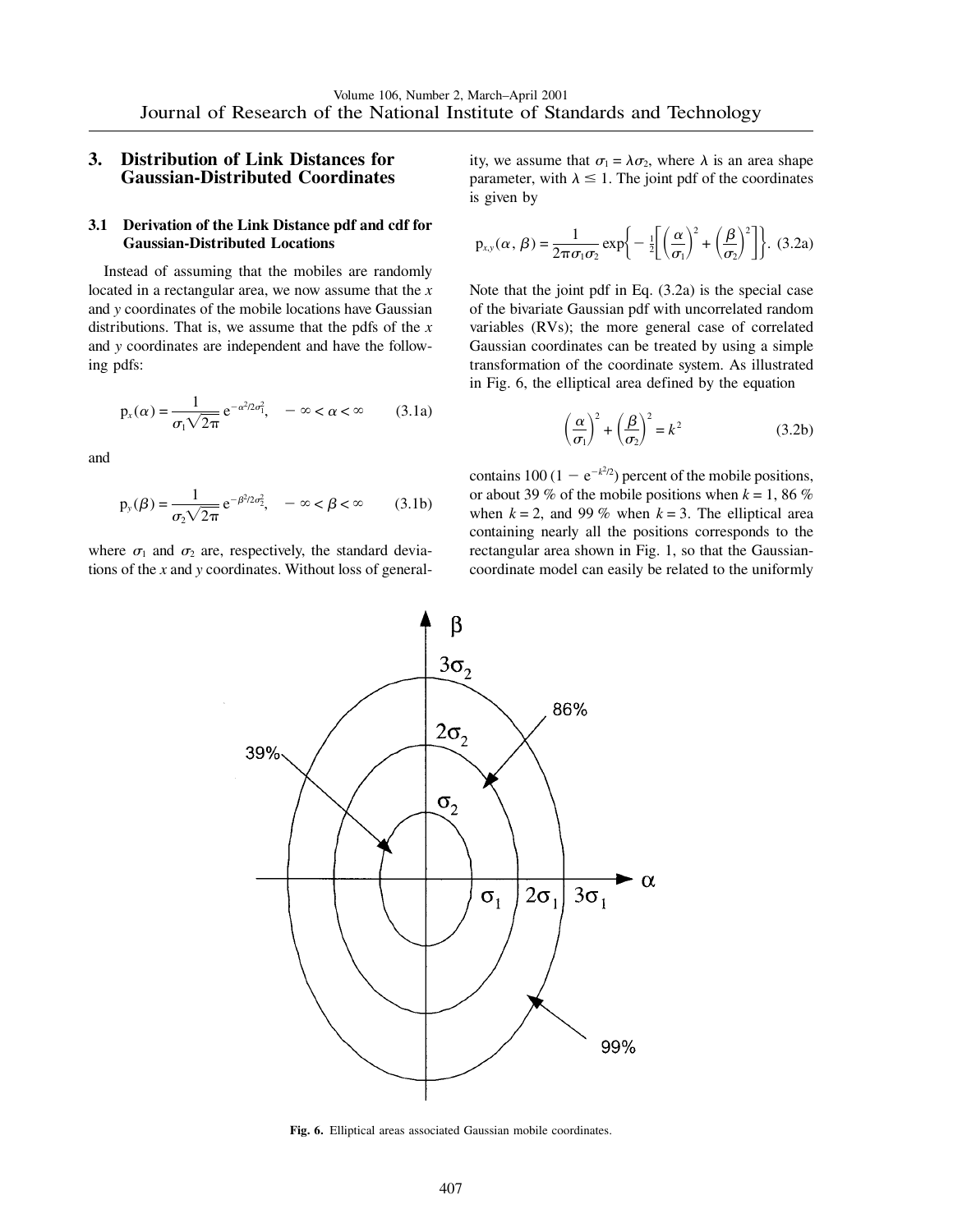distributed mobile model when it is convenient. For example, an ellipse just fitting inside the rectangle of Fig. 1 has the area  $\frac{1}{4}\pi D_1 D_2$  and contains  $\frac{1}{4}\pi = 78.54$  % of the mobile positions for the rectangular, uniform distribution. This same percentage for the Gaussian-coordinate model is contained in the elliptical area given by Eq.  $(3.2b)$  with  $k = 1.754$ , so that the two models are roughly equivalent when  $\frac{1}{2}D_1 \approx 1.75 \sigma_1$ roughly equivalent when  $\frac{1}{2}D_1 \approx 1.75 \sigma_1$  and  $\frac{1}{2}D_2 \approx 1.75 \sigma_2$ , or  $D_1 \approx 3.5 \sigma_1$  and  $D_2 \approx 3.5 \sigma_2$ .

Since a difference of independent Gaussian RVs with variances *a* and *b* is also a Gaussian RV whose variance is  $a + b$ , the differences in the coordinates of two mobiles are Gaussian:

$$
\Delta x = x_i - x_j = G(0, 2\sigma_1^2) \text{ and}
$$
  
\n
$$
\Delta y = y_i - y_j = G(0, 2\sigma_2^2)
$$
 (3.3)

where  $G(\mu, \sigma^2)$  denotes a Gaussian RV with mean  $\mu$ and variance  $\sigma^2$ . The joint pdf of the differences is given by

$$
p_{\Delta x, \Delta y}(\alpha, \beta) = \frac{1}{4\pi \sigma_1 \sigma_2} \exp \left\{-\frac{1}{2} \left[ \frac{\alpha^2}{2\sigma_1^2} + \frac{\beta^2}{2\sigma_2^2} \right] \right\}. (3.4)
$$

The cumulative probability distribution function for the distance between two mobiles is formulated in terms of the squares of the Gaussian RVs  $\Delta x$  and  $\Delta y$  as

$$
F_d(\gamma) = Pr\{d_{ij} \le \gamma\} = Pr\bigg\{\sqrt{(\Delta x)^2 + (\Delta y)^2} \le \gamma\bigg\}.
$$
\n(3.5a)

Let us define the rectangular-to-polar change of variables given by  $\Delta x = d_{ij} \cos \theta$  and  $\Delta y = d_{ij} \sin \theta$ . The joint pdf of  $d_{ij}$  and  $\theta$ , expressed in terms of the dummy variables  $\rho$  and  $\phi$ , is found to be

$$
p_{d,\theta}(\rho,\,\phi) = \frac{\rho}{4\pi\sigma_1\sigma_2} \exp\bigg\{-\frac{\rho^2}{4} \bigg[ \frac{\cos^2\phi}{\sigma_1^2} + \frac{\sin^2\phi}{\sigma_2^2} \bigg] \bigg\},
$$
  

$$
0 \le \phi \le 2\pi, \quad \rho \ge 0.
$$
 (3.6a)

The marginal pdf of  $d_{ij}$  is found by integrating out the variable  $\phi$  in Eq. (3.6a). Noting that the joint density is the same in each of the four quadrants, we can write

$$
p_d(\rho) = 4 \int_0^{\pi/2} d\phi \ p_{d,\theta}(\rho, \phi)
$$
  
= 
$$
\frac{\rho}{\pi \sigma_1 \sigma_2} \int_0^{\pi/2} d\phi \ \exp \left\{ -\frac{\rho^2}{4} \left[ \frac{\cos^2 \phi}{\sigma_1^2} + \frac{\sin^2 \phi}{\sigma_2^2} \right] \right\}
$$

$$
= \frac{\rho}{\pi \sigma_1 \sigma_2} \int_0^{\pi/2} d\phi \exp\{-\rho^2 (a+b \cos 2\phi)\}\
$$

$$
= \frac{\rho}{2\pi \sigma_1 \sigma_2} \int_0^{\pi} d\alpha \exp\{-\rho^2 (a+b \cos \alpha)\} \quad (3.6b)
$$

$$
=\frac{\rho}{2\sigma_1\sigma_2}e^{-a\rho^2}I_0(b\rho^2)
$$
 (3.6c)

in which we use the integral in Ref. [5], Sec. 9.6.16 to identify  $I_0(\cdot)$ , the modified Bessel function of the first kind, and we define

$$
a \stackrel{\triangle}{=} \frac{1}{8} \left( \frac{1}{\sigma_1^2} + \frac{1}{\sigma_2^2} \right), \quad b \stackrel{\triangle}{=} \frac{1}{8} \left( \frac{1}{\sigma_1^2} - \frac{1}{\sigma_2^2} \right). \tag{3.6d}
$$

For convenience of notation and ease of comparison of the rectangular and Gaussian deployment models, we define the normalized variable  $\xi \stackrel{\triangle}{=} \rho/D_1 = \rho/\kappa\sigma_1$ , where  $\kappa \stackrel{\triangle}{=} D_i / \sigma_i$  relates the dimensions of the rectangular deployment area to the standard deviation of the Gaussian deployment distribution, and we denote the area shape parameter by  $\zeta = D_1/D_2 = \sigma_1/\sigma_2$  to be consistent with the use of this symbol for the rectangular deployment area. Then the pdf of the link distance can be written

$$
p_d(\rho = \kappa \sigma_1 \xi) = \frac{1}{\kappa \sigma_1}
$$
  
 
$$
\frac{\kappa^2 \zeta \xi}{2} e^{-\kappa^2 \xi^2 (1 + \xi^2)/8} I_0 \left( \kappa^2 \xi^2 (1 - \zeta^2)/8 \right), \quad \rho \ge 0 \quad (3.7a)
$$

with the special case for  $\zeta = 1$  ( $\sigma_1 = \sigma_2$ ) given by

$$
p_d(\rho = \kappa \sigma_1 \xi) = \frac{1}{\kappa \sigma_1} \cdot \frac{\kappa^2 \xi}{2} e^{-\kappa^2 \xi^2 / 4}, \quad \zeta = 1, \quad \rho \ge 0.
$$
\n(3.7b)

Plots of the link distance pdf Eq. (3.7a) are shown in Fig. 7 for  $\kappa = 3$  (the length of the side of the rectangular deployment area is three times the standard deviation of the Gaussian deployment area in each direction) and  $\zeta = 1, 0.5,$  and 0.25. The similarity of these plots to the in Fig. 5 is strong; the similarity can be made even stronger by choosing a little smaller value than  $\kappa =$  $D_i/\sigma_i = 3$ . Of course, the curves in Fig. 7 are smoother than those in Fig. 5 because the deployment area for the assumption of a Gaussian distribution of mobile locations has no edges.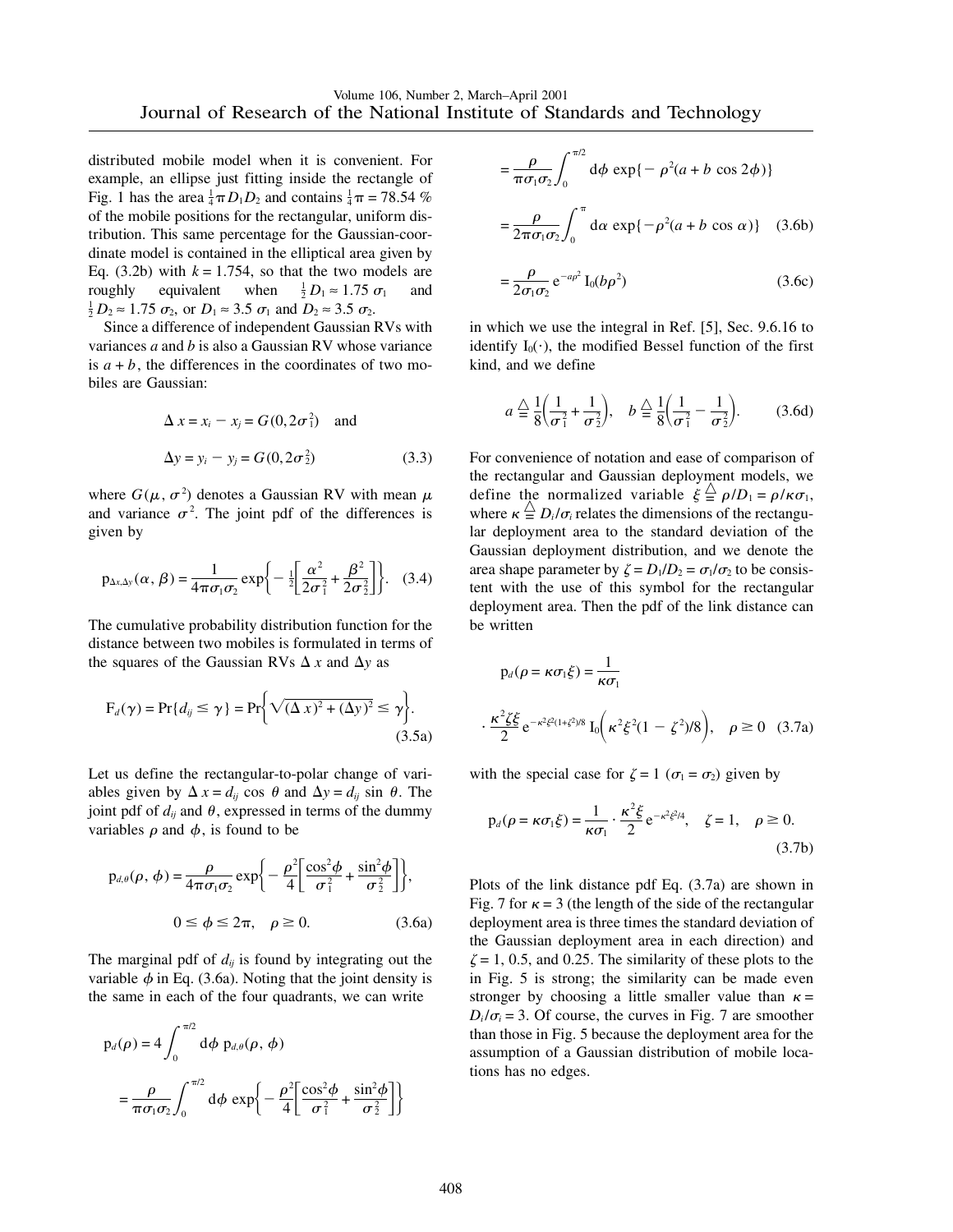

**Fig. 7.** Plot of the link distance pdf for Gaussian-distributed mobile locations.

Now having the pdf of  $d_{ij}$ , we can write the cdf Eq. (3.5a) for this RV as

$$
F_d(\gamma = \kappa \sigma_1 \xi) = \int_0^{\gamma} d\rho \ p_d(\rho)
$$
  
=  $\frac{1}{2\sigma_1 \sigma_2} \int_0^{\gamma} d\rho \ \rho \ e^{-a\rho^2} I_0(b\rho^2)$   
=  $\frac{\kappa^2 \xi}{2} \int_0^{\xi} du \ u \ e^{-\kappa^2 u^2(1+\xi^2)/8} I_0(\kappa^2 u^2(1-\xi^2)/8).$  (3.8a)

For the special case of  $\zeta = 1$ , Eq. (3.8a) becomes

$$
F_d(\gamma = \kappa \sigma_1 \xi) = \frac{\kappa^2}{2} \int_0^{\xi} du \, u \, e^{-\kappa^2 u^2 / 4} = \int_0^{\kappa^2 \xi^2 / 4} dv \, e^{-\nu}
$$

$$
= 1 - e^{-\kappa^2 \xi^2 / 4}.
$$
(3.8b)

Plots of Eq. (3.8a) for  $\kappa = 3$ , obtained by numerical integration, are shown in Fig. 8.

#### **3.2 Median and Mode for the Link Distance and Gaussian-Distributed Locations**

For  $\zeta = 1$ , Eq. (3.7b) is easily differentiated to find the mode of the distribution and Eq. (3.8b) is easily solved for the median:

$$
\xi_{\text{mode}}^{|\xi=1} = \sqrt{2}/\kappa = 1.4142,\tag{3.9a}
$$

$$
\xi_{\text{med}}|^{\xi=1} = 2\sqrt{\ln 2}/\kappa = 1.3863/\kappa. \tag{3.9b}
$$

From Table 2, the mode of the distribution for a random distribution of mobile locations in a rectangular area for  $\zeta = 1$  is 0.4786; the mode for the Gaussian distribution of mobile locations for  $\zeta = 1$  matches it when  $\kappa$  = 2.9549. From Table 1, the median of the distribution for a random distribution of mobile locations in a rectangular area for  $\zeta = 1$  is 0.5120; the median for the Gaussian distribution of mobile locations for  $\zeta = 1$  matches it when  $\kappa = 2.7076$ .

# **4. Conclusions**

We have found the distributions for the distance between randomly distributed mobiles for two different assumptions: (1) the mobile locations are uniformly distributed in a rectangular area, and (2) the mobile locations have a two-dimensional Gaussian distribution. The cdfs for both cases are very similar despite the fact that the first distribution has a finite boundary and the second does not. The implication of this finding is that for simulation or analysis of mobile communication systems, the model used for the distribution of the mobile locations can be chosen for convenience.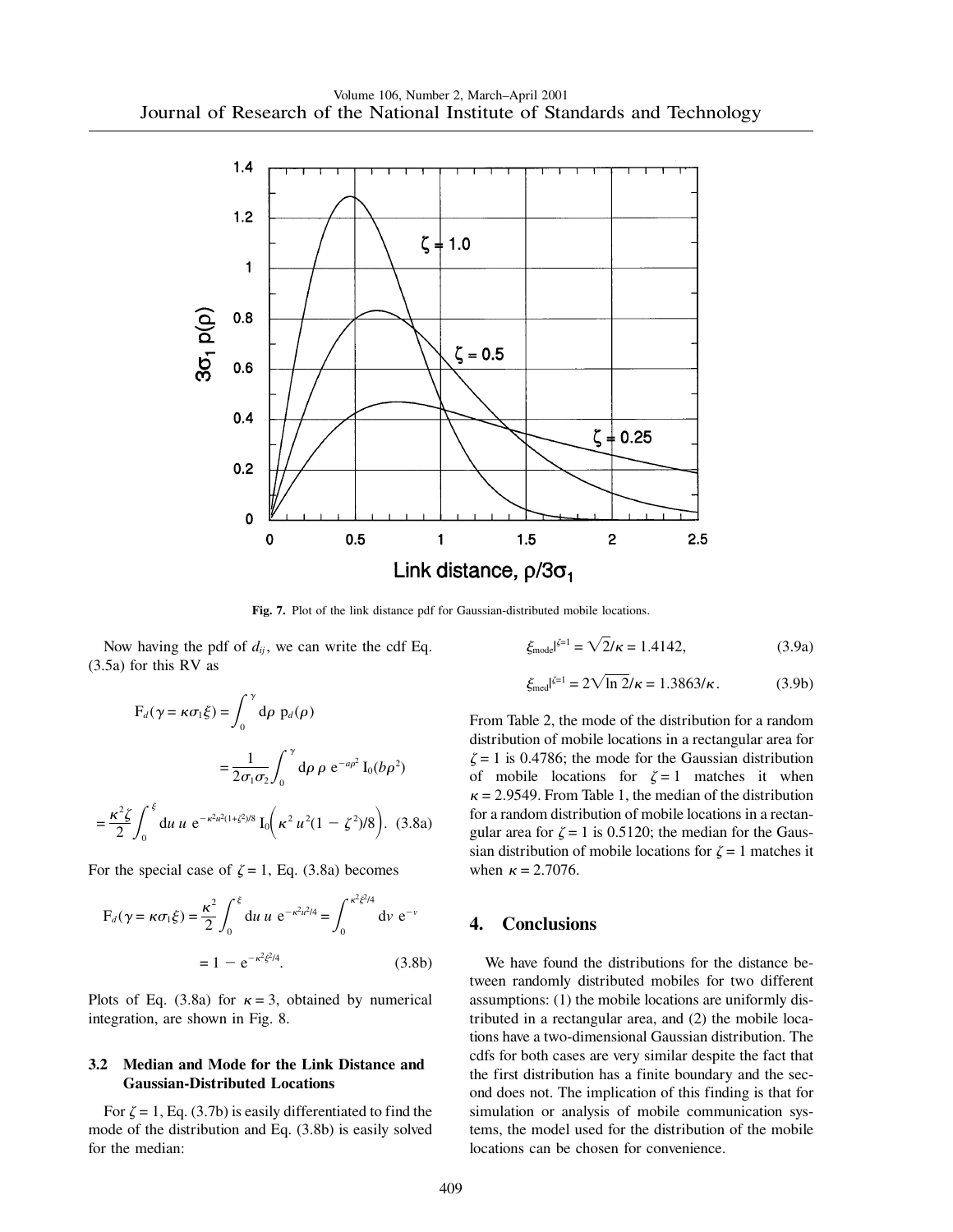

**Fig. 8.** Plot of the link distance cdf for Gaussian-distributed mobile locations.

# **5. Appendix A. Details of the Derivation of the Link Distance Distribution for a Rectangular Area**

The development here follows that in [2] but in more detail, correcting several typographical errors in that presentation.

## **5.1** Evaluation for the Interval  $0 \le \gamma \le D_1$ , or  $0 \leq \xi \leq 1$

For this interval we use Eq. (2.6c); the upper limit of the first (outer) integral equals  $\xi$  and the upper limit of the second (inner) integral equals  $\zeta \sqrt{\xi^2 - u^2}$ . Then,

$$
F_d(\gamma = \xi D_1) = 4 \int_0^{\xi} du (1 - u) \int_0^{\xi \sqrt{\xi^2 - u^2}} dv (1 - v)
$$
  
=  $4 \xi \int_0^1 dw (1 - \xi w) \int_0^{\xi \xi \sqrt{1 - w^2}} dv (1 - v)$   
=  $2 \xi \int_0^1 dw (1 - \xi w) \left[ 1 - \left( 1 - \xi \xi \sqrt{1 - w^2} \right)^2 \right]$   
=  $2 \xi \int_0^1 dw (1 - \xi w) [2 \xi \xi \sqrt{1 - w^2} - \xi^2 \xi^2 (1 - w^2)]$ 

$$
=4\zeta\xi^2 \int_0^1 dw \sqrt{1-w^2} - 4\zeta\xi^3 \int_0^1 dw \, w \sqrt{1-w^2}
$$

$$
-2\zeta^2\xi^3 \int_0^1 dw (1-\xi w - w^2 + \xi w^3). \qquad (5.1a)
$$

From Ref. [3], Sec. 3.251.1 we have

$$
\int_0^1 dw \, w^{\mu-1} \left( 1 - w^\lambda \right)^{\nu-1} = \frac{1}{\lambda} B \left( \frac{\mu}{\lambda}, \, \nu \right) \qquad (5.1b)
$$

where  $B(a, b) = \Gamma(a)\Gamma(b)/\Gamma(a+b)$  is the Beta function. Applying Eq. (5.1b) to (5.1a) yields

$$
F_d(\gamma = \xi D_1) = 4\zeta \xi^2 \cdot \frac{1}{2} B(\frac{1}{2}, \frac{3}{2}) - 4\zeta \xi^3 \cdot \frac{1}{2} B(1, \frac{3}{2})
$$
  

$$
- 2\zeta^2 \xi^3 (1 - \frac{1}{2} \xi - \frac{1}{3} + \frac{1}{4} \xi)
$$
  

$$
= \zeta \xi^2 [\pi - \frac{4}{3} \xi (1 + \zeta) + \frac{1}{2} \zeta \xi^2].
$$
 (5.1c)

## **5.2** Evaluation for the Interval  $D_1 \le \gamma \le D_2$ , or  $1 \leq \xi \leq 1/\zeta$

For this interval we use Eq. (2.6c); the upper limit of the first (outer) integral equals 1 and the upper limit of the second (inner) integral equals  $\zeta \sqrt{\xi^2 - u^2}$ . Then,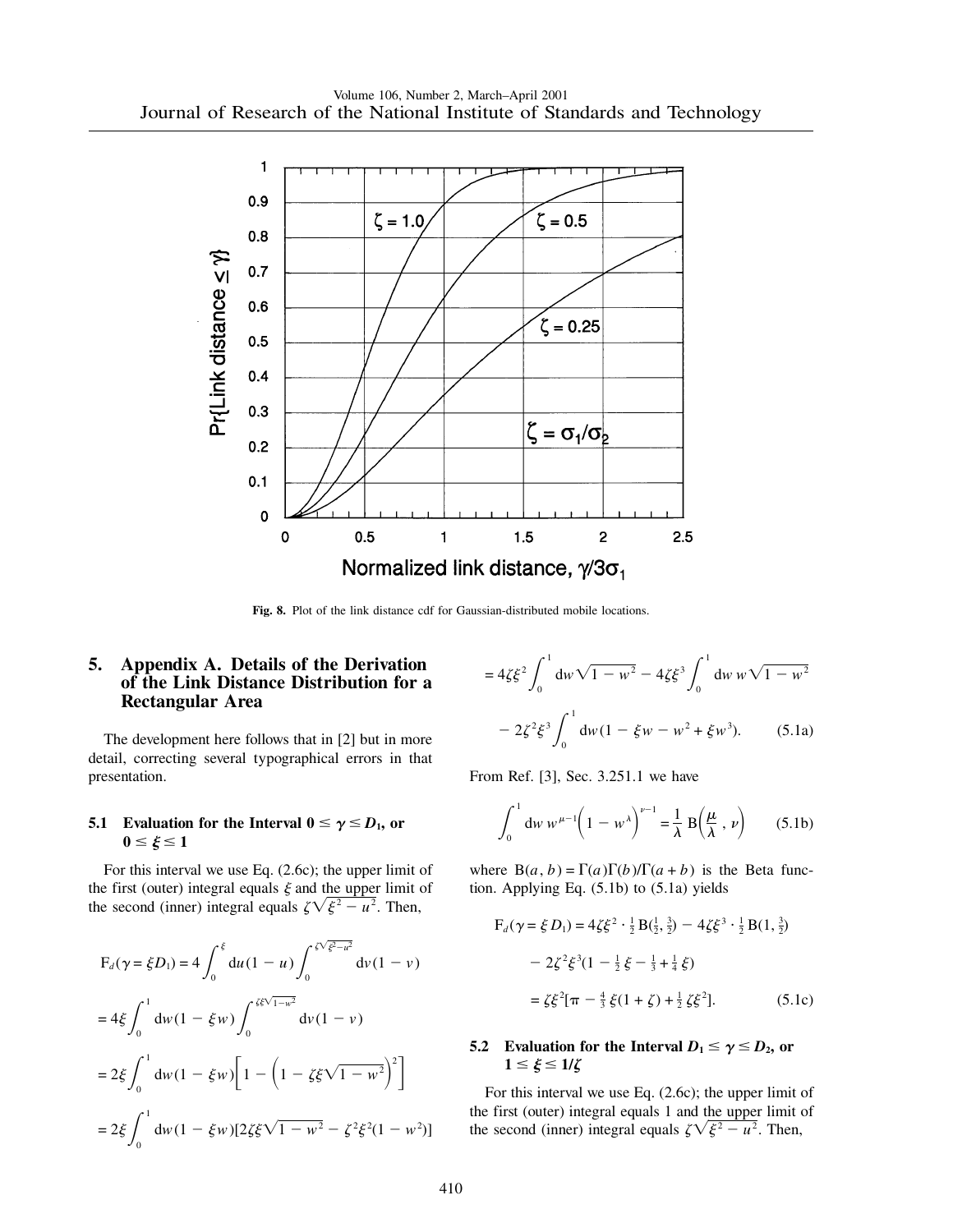$$
F_d(\gamma = \xi D_1) = 4 \int_0^1 du (1 - u) \int_0^{\sqrt{\xi^2 - u^2}} dv (1 - v)
$$
  
=  $2 \int_0^1 du (1 - u) \left[ 1 - \left( 1 - \zeta \sqrt{\xi^2 - u^2} \right)^2 \right]$   
=  $2 \int_0^1 du (1 - u) [2\zeta \sqrt{\xi^2 - u^2} - \zeta^2 (\xi^2 - u^2)]$   
=  $4\zeta \int_0^1 du \sqrt{\xi^2 - u^2} - 4\zeta \int_0^1 du u \sqrt{\xi^2 - u^2}$   
 $- 2\zeta^2 \int_0^1 du (\xi^2 - \xi^2 u - u^2 + u^3).$  (5.2a)

From Ref. [4], integral No. 157 we have

$$
\int du \sqrt{\xi^2 - u^2} = \frac{1}{2} \left[ u \sqrt{\xi^2 - u^2} + \xi^2 \sin^{-1} \left( \frac{u}{\xi} \right) \right] (5.2b)
$$

and in Ref. [4], integral No. 162 we have

$$
\int du \, u \sqrt{\xi^2 - u^2} = -\frac{1}{3} \left( \xi^2 - u^2 \right)^{3/2} . \tag{5.2c}
$$

Substituting Eqs.  $(5.2b)$  and  $(5.2c)$  in Eq.  $(5.2a)$ , we obtain

$$
F_d(\gamma = \xi D_1) = 2\zeta \left[ \sqrt{\xi^2 - 1} + \xi^2 \sin^{-1} \left( \frac{1}{\xi} \right) \right]
$$
  

$$
- \frac{4}{3} \zeta \left[ \xi^3 - (\xi^2 - 1)^{3/2} \right] - \zeta^2 (\xi^2 - \frac{1}{6})
$$
  

$$
= \frac{2}{3} \zeta \sqrt{\xi^2 - 1} (2\xi^2 + 1) + 2\zeta \xi^2 \sin^{-1} \left( \frac{1}{\xi} \right)
$$
  

$$
- \frac{1}{6} \zeta [8\xi^3 + 6\zeta \xi^2 - \zeta].
$$
 (5.2d)

**5.3** Evaluation for the Interval  $D_2 \le \gamma \le$  $\sqrt{D_1^2 + D_2^2}$ , or  $\zeta^{-1} \le \xi \le \sqrt{1 + \zeta^{-2}}$ 

For this third interval we use Eq. (2.7c); the lower limit of the first (outer) integral equals  $\sqrt{\xi^2 - \zeta^{-2}}$  and the lower limit of the second (inner) integral equals  $\zeta \sqrt{\xi^2 - u^2}$ . Then,

$$
F_d(\gamma = \xi D_1) = 1
$$
  
- 4  $\int_{\sqrt{\xi^2 - \zeta^{-2}}}^1 du (1 - u) \int_{\zeta \sqrt{\xi^2 - u^2}}^1 dv (1 - v) \quad (5.3a)$ 

$$
= 1 - 2 \int_{\sqrt{\xi^2 - \zeta^{-2}}}^1 du (1 - u) \left( 1 - \zeta \sqrt{\xi^2 - u^2} \right)^2
$$
  
\n
$$
= 1 - 2 \int_{\sqrt{\xi^2 - \zeta^{-2}}}^1 du (1 - u) \left[ 1 - 2\zeta \sqrt{\xi^2 - u^2} \right]
$$
  
\n
$$
+ \zeta^2 \left( \xi^2 - u^2 \right) \right]
$$
  
\n
$$
= 1 - 2 \int_{\sqrt{\xi^2 - \zeta^{-2}}}^1 du (1 - u) + 4\zeta \int_{\sqrt{\xi^2 - \zeta^{-2}}}^1 du \sqrt{\xi^2 - u^2}
$$
  
\n
$$
- 4\zeta \int_{\sqrt{\xi^2 - \zeta^{-2}}}^1 du u \sqrt{\xi^2 - u^2}
$$
  
\n
$$
- 2\zeta^2 \int_{\sqrt{\xi^2 - \zeta^{-2}}}^1 du (\xi^2 - \xi^2 u - u^2 + u^3)
$$
  
\n
$$
= 1 - \left( 1 - \sqrt{\xi^2 - \zeta^{-2}} \right)^2
$$
  
\n
$$
+ 2\zeta \left[ \sqrt{\xi^2 - 1} + \xi^2 \sin^{-1} \left( \frac{1}{\xi} \right) - \zeta^{-1} \sqrt{\xi^2 - \zeta^{-2}} - \zeta^2 \right]
$$
  
\n
$$
- \xi^2 \sin^{-1} \left( \frac{\sqrt{\xi^2 - \zeta^{-2}}}{\xi} \right) \right]
$$
  
\n
$$
+ \frac{4}{3} \zeta \left[ (\xi^2 - 1)^{3/2} - \zeta^{-3} \right]
$$
  
\n
$$
- 2\zeta^2 \left[ \xi^2 - \frac{1}{2}\xi^2 - \frac{1}{3} + \frac{1}{4} - \zeta^2 \sqrt{\xi^2 - \zeta^{-2}} + \frac{1}{3}(\xi^2 - \zeta^{-2})^2 \right]
$$
  
\n
$$
- \frac{1}{4}(\xi^2 - \zeta^{-2})^2 \right]
$$
  
\n
$$
= \frac{2}{3} \zeta \sqrt{\xi^2 - 1} (2\xi^2 + 1) + 2\zeta^2 \left\{ \sin^{-1} \left( \frac{1}{\xi} \right
$$

## **5.4** Special Case:  $D_1 = D_2$  or  $\zeta = 1$

When  $D_1 = D_2 = D$  or  $\zeta = 1$ , the interval from  $\xi = 1$  to  $\xi = \zeta^{-1}$  vanishes, and from Eqs. (5.1c) and (5.3b) the cumulative probability distribution for the distance between any two mobiles becomes Eq. (5.4). A form of the result for this special case was published in [1].